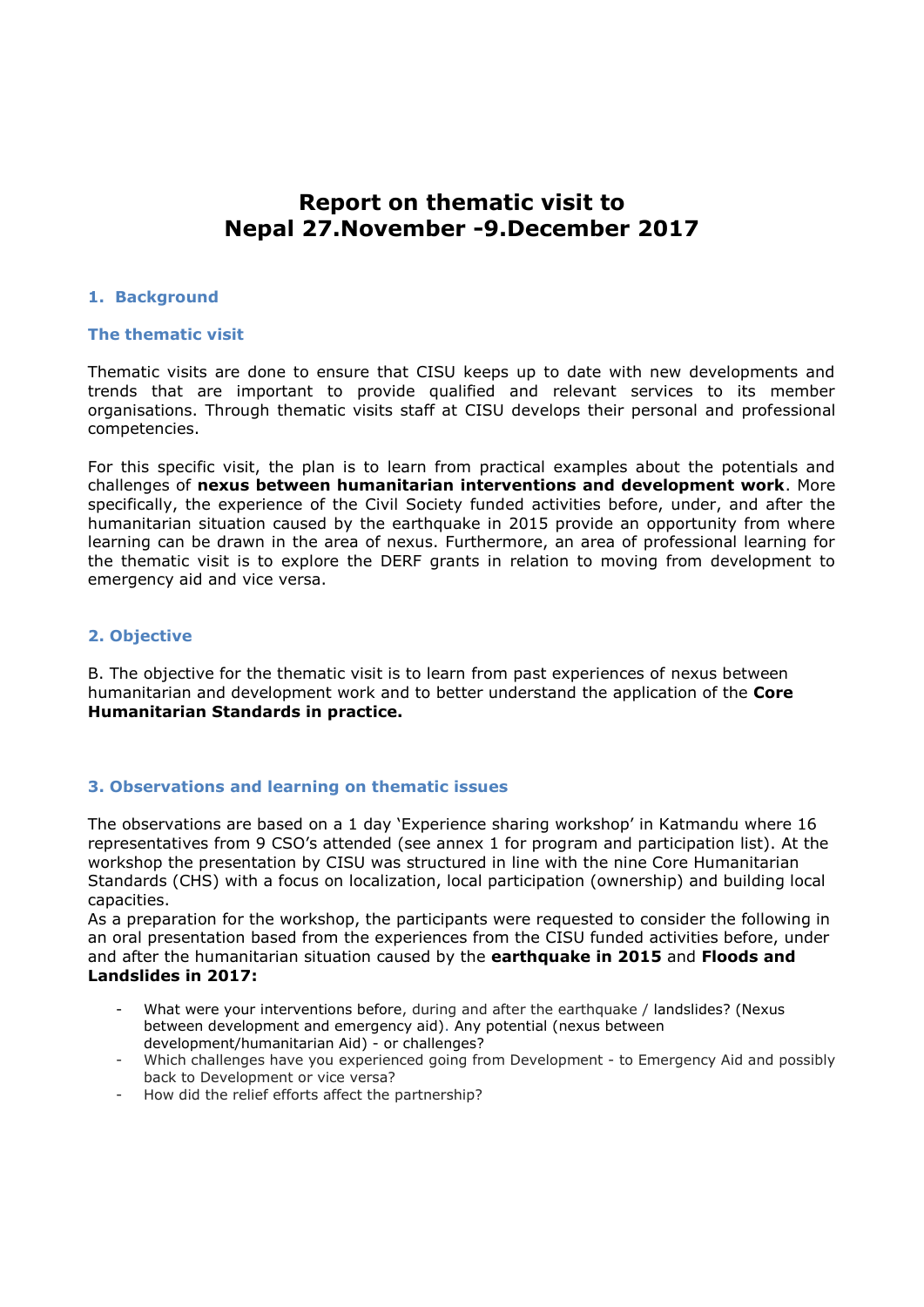# **Main observations and learning at three levels:**

# Target group level

Most frequently mentioned challenges and learning were:

- How to get the right information from the 'hard to reach areas'? How to select victims? CSOs were under heavy pressure from target group to get help. The need and expectations from target group exceeds the resources available from most CSOs
- How to get access to the most vulnerable people in the most remote areas?
- The disabled were a specific challenge since they cannot go to the distribution centres. In future this group need specific attention when developing the selection criteria for most vulnerable among target group
- How to ensure that the 'right' people get the support and to avoid conflict during distribution
- The communication with the target group was difficult, so that CSOs could understand who are the most vulnerable. Disabled groups cannot go to the distribution centres.
- How to get the right information from ground level. The need for creating partnerships at local level or identifying local coordinators was stressed as very important
- Competition was new for most CSOs. As noticed by participants: "Some were more concerned about their visibility than doing the real work"
- Participation/Involvement of target group was an issue of major concern.
- How to get an overview of which organisations are already in the area? First response was not coordinated, and may have created more dependency than help.
- A major challenge has been to work with the traumas after the earthquake and as a consequence of that there is a need for expert help for e.g. organizing health camps
- Local communities need to be trained in Disaster preparedness e.g. in how to identify most vulnerable. Even though it is only 2 years ago, communities seem to have forgotten the training they received. We need continuously ToT in communities.

## Organisational – Partnership level

- None of the CSO (all involved in development work) have been trained in Disaster Preparedness. As we know that disasters like earthquakes and floods will happen again, it is important as an organisation to invest more in disaster preparedness.
- We know only little about the CHS, so we might not have been timely, appropriate and relevant. In future we want to be better in translating them into practise.
- Burnout of staff during and after earthquake was a major obstacle in being effective in the disaster work.
- Linking project and new demands from disaster victims was a challenge. Decided to give staff training in disaster risk management. Challenge was that they had no technical expertise about this within the organization.
- A disaster management fund should be part of the CSOs

Generally all participants stressed the following obstacles at organisational level in redirecting their planning and implementation plan **from development – to emergency work:**

- Tedious Government rules and regulation they were very slow. Many CSO's had signed MoU with the districts, but work started too late
- Start new selection of needy people
- More coordination and communication
- Lack of networking/coordination  $=$  added burden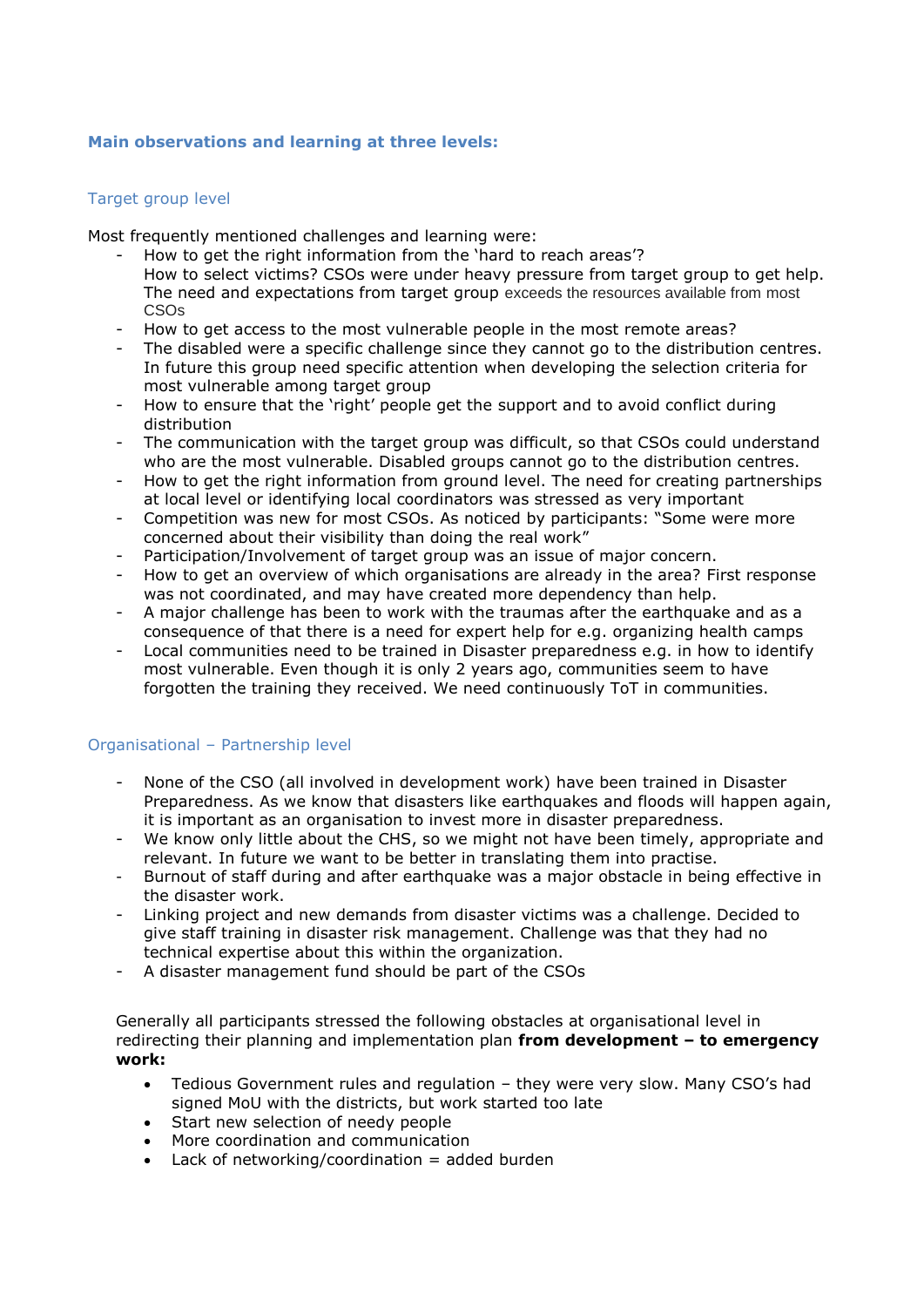- Facing difficulties to accessibility
- Lack of experiences and expertise
- No contingency fund
- No coordination among humanitarian organisations (risk of duplication)
- Difficulties in bringing the victims into normal life: "Where to send back the victims?"

Some good advices for the future management of Disasters:

- Important to establish separate committee within the CSO
- Skills for training and focus on preparedness

# Challenges in **going back to development after emergency work**

- How to continue the capacity building of the established Local Committees?
- How can we finance the clearing of the flooding affected houses and start up the construction work?
- How to continue the support for the most vulnerable families?
- We need Disaster Response Team development
- We need improving FSL, Hygiene and sanitation promotion
- Strengthening of health service system
- During the emergency work, the regular development halted. More effort to restore previous development status
- As CSOs we still need to do something on emergency also after the emergency!

Here is an important reminder from the final discussion when going back to Development work:

 "Within our normal activities, we should now give communities the space and time to heal also, not demanding results without consideration."

# CISU level

- Continue to be flexible as CISU was during the earthquake, and ensure that partners can redirect activities as well as capacity building and advocacy activities and be able to use contingency in budget.
- Delay in approval so that immediate support could not be done.
- That CISU will provide some sort of capacity building and skill development in a) disaster preparedness b) emergency work c) anxiety management for implementers. (this should be for all Nepalese CSO's functioning with CISU funds)
- We could not use project funds to support our own mental health (but we used our partnerships to support own mental health issues).
- As CSOs we need some flexibility of the back donors!
- CISU only focus on capacity building, but needs to support more on emergencies

## **How has the disaster situation affected your partnership with the Danish Partner?**

- More emotional bonding with Danish Partners happened and this strengthened our partnerships
- Danish partners adopted the situation and provided situation guidance
- More dialogue and trust building with Danish CSOs
- Danish partners became flexible and changes took place in operation, modality and strategy
- Gave us support for networking
- Since CISU could not support our mental health, a Danish partner collected internal funds to help the staff